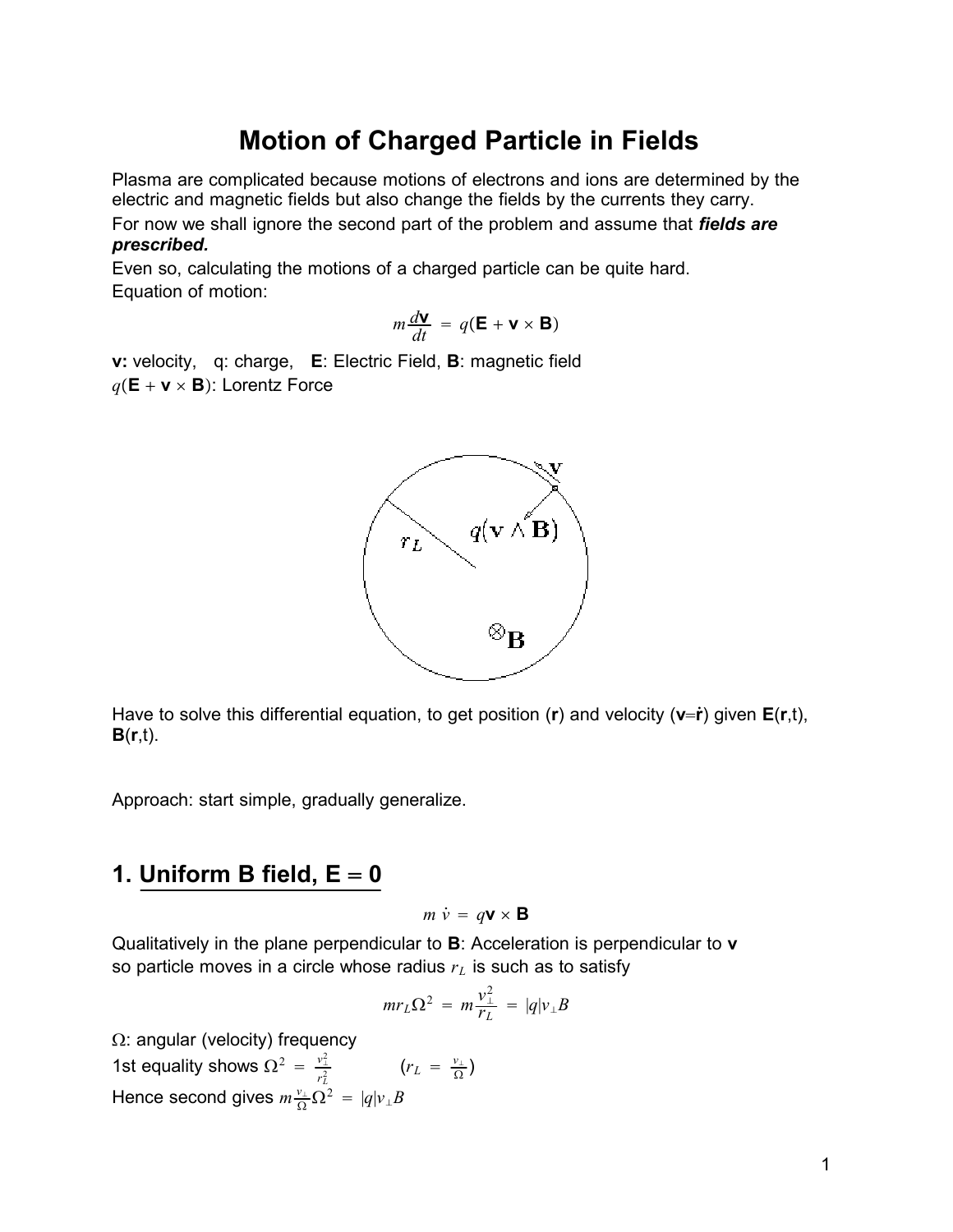i.e.

$$
\Omega = \frac{|q|B}{m}
$$

Particle moves in a circular orbit with angular velocity  $\Omega$  ("Cyclotron frequency") and radius *rL* ("Larmor Radius", "Gyro Radius").

Some Vector Algebra:

• Particle Energy is constant. Proof : take v · Eq of motion then

$$
m\dot{\mathbf{v}}\cdot\mathbf{v}=\frac{d}{dt}(\frac{1}{2}mv^2)=q\mathbf{v}\cdot(\mathbf{v}\times\mathbf{B})=0
$$

• Parallel and perpendicular motions separate.  $v_{\parallel} = const.$  because accelerate is perpendicular to **B.**

Perpendicular Dynamics:

Take **B** in  $\hat{z}$  direction and write components  $m\dot{v}_x = qv_yB$ ,  $m\dot{v}_y = -qv_xB$ Hence  $\ddot{v}_x = \frac{qB}{m} \dot{v}_y = -(\frac{qB}{m})^2 v_x = -\Omega^2 v_x$ Solution:  $v_x = v_\perp \cos \Omega t$  (choose zero of time) Substitute back:  $v_y = \frac{m}{qB} \dot{v}_x = -\frac{|q|}{q} v_\perp \sin \Omega t$ Integrate:  $x = x_0 + \frac{v_1}{\Omega} \sin \Omega t, \ y = y_0 + \frac{q}{|q|}$  $\frac{v_{\perp}}{\Omega}$  cos  $\Omega t$ This is the equation of a circle with center  $r_0 = (x_0, y_0)$  and radius  $r_L = \frac{v_\perp}{\Omega}$  : Gyro Radius



Direction of motion is as indicated opposite for opposite sign of charge:

Ions rotate anticlockwise

Electrons clockwise about the magnetic field.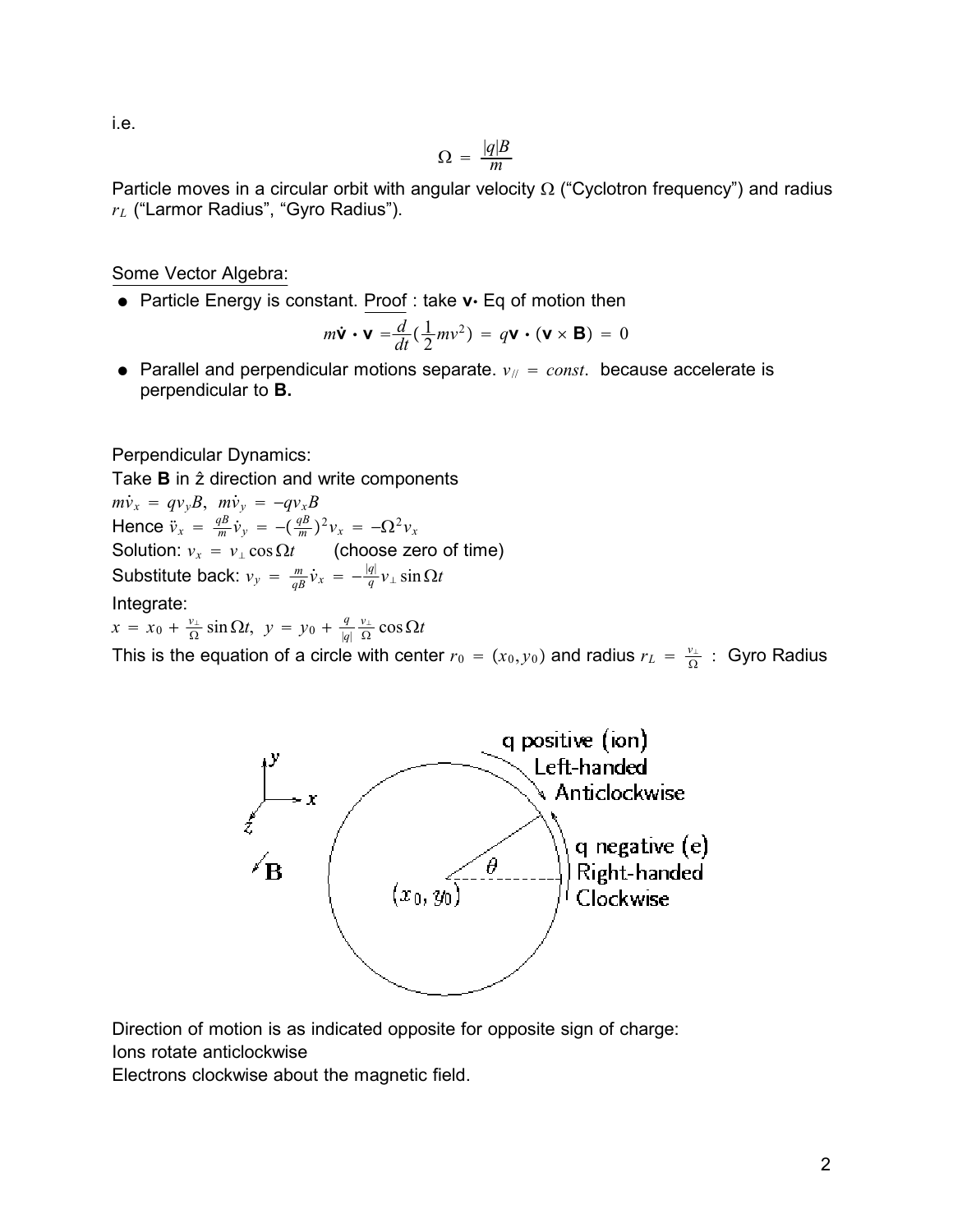The current carried by the plasma always is in such a direction as to *reduce* the magnetic field.

This is the property of a magnetic material which is "Diamagnetic".

When  $v_{\ell}$  is non-zero the total motion is along a

"helix":

# **2. Uniform B and nonzero E**

 $m \dot{v} = q(\mathbf{E} + \mathbf{v} \times \mathbf{B})$ 

*Parallel motion*: Before, when **E** = 0 this was  $v_{\text{N}}$  = const. Now it is clearly  $\dot{v}_{\text{N}}$  =  $\frac{qE_{\text{N}}}{m}$ , constant acceleration along the field.

*Perpendicular motion:*

Qualitatively:



Speed of positive particle is greater at top than bottom so radius of curvature is greater. Result is that guiding center moves perpendicular to both **E** and **B**. It "drift" across the field.

Algebraically: It is clear that if we can find a constant velocity  $\mathbf{v}_d$  that satisfies

$$
\mathbf{E} + \mathbf{v}_d \times \mathbf{B} = 0
$$

then the sum of this drift velocity plus the velocity  $\mathbf{v}_{L}$  =  $\frac{d}{dt}[r_{L}e^{i\Omega(t-t_{0})}]$ which we calculated for the  $E = 0$  gyration will satisfy the equation of motion. Take  $\times$ **B** the above equation:

$$
0 = \mathbf{E} \times \mathbf{B} + (\mathbf{v}_d \times \mathbf{B}) \times \mathbf{B} = \mathbf{E} \times \mathbf{B} + (\mathbf{v}_d \cdot \mathbf{B})\mathbf{B} - B^2 \mathbf{v}_d
$$

so that

$$
\mathbf{v}_d = \frac{\mathbf{E} \times \mathbf{B}}{B^2}
$$

does satisfy it. Hence the full solution is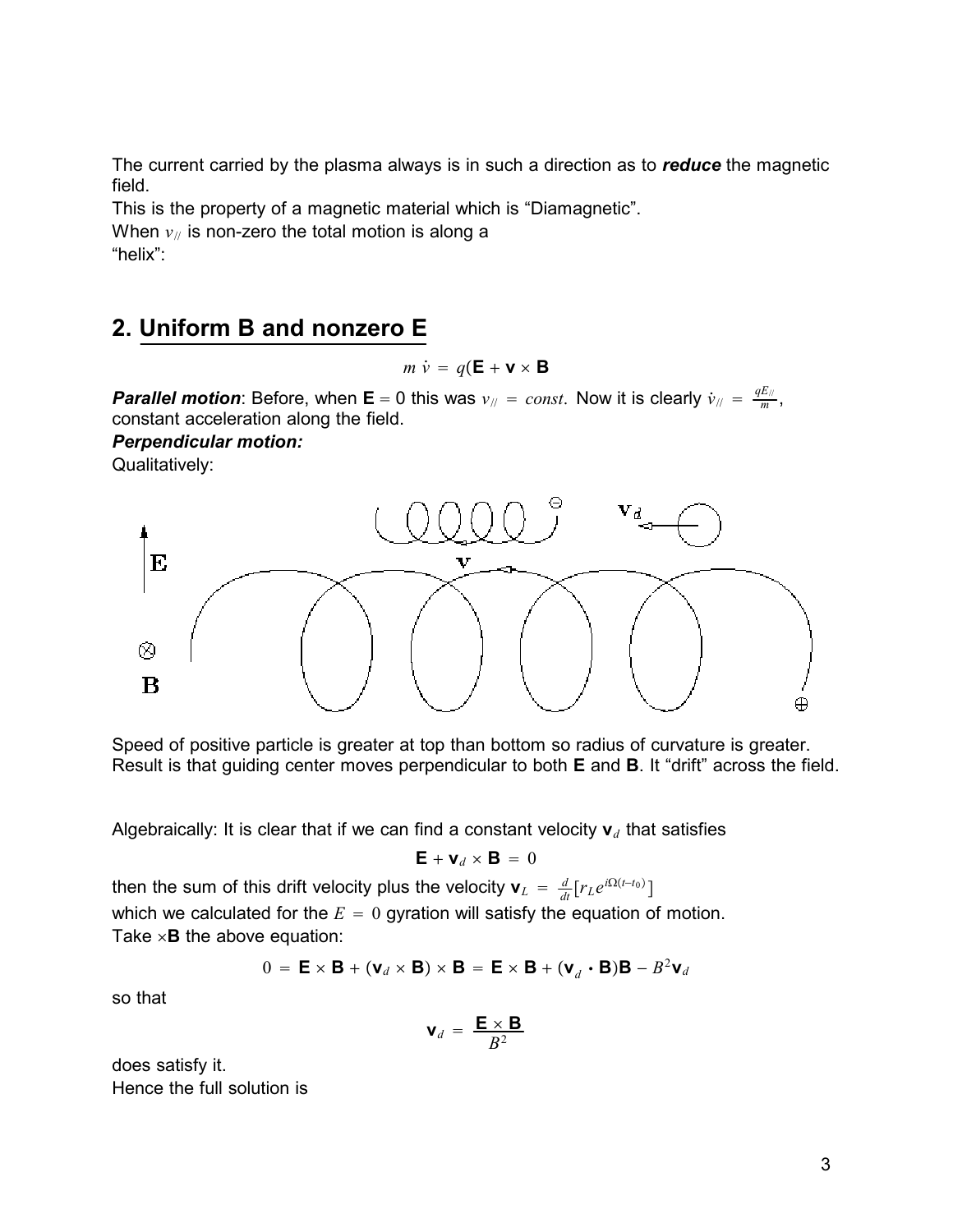$$
\mathbf{V} = \mathbf{V}_{//} + \mathbf{V}_{d} + \mathbf{V}_{L}
$$

where  $\dot{\mathbf{V}}_{\text{||}} = \frac{q\mathbf{E}_{\text{||}}}{m}$ and  $\mathbf{v}_d = \frac{\mathbf{E} \times \mathbf{B}}{B^2}$  is the "**E**  $\times$  **B** drift" of the gyrocenter.

Comments on  $E \times B$  drift:

- **1.** It is independent of the properties of the drifting particle  $(q, m, v, w)$  whatever)
- **2.** Hence it is in the same direction for electrons and ions.
- **3.** Underlying physics for this is that in the frame moving at the  $\mathbf{E} \times \mathbf{B}$  drift  $\mathbf{E} = 0$ . We have 'transformed away' the electric field.
- **4.** Formula given above is exact except for the fact that relativistic effects have been ignored. They would important if  $v_d \sim c$ .

Drift due to Gravity or other Forces

Suppose particle is subject to some other force, such as gravity, write **F** so that

$$
m\dot{\mathbf{v}} = \mathbf{F} + q(\mathbf{v} \times \mathbf{B}) = q(\frac{1}{q}\mathbf{F} + \mathbf{v} \times \mathbf{B})
$$

This is just like the Electric field case except with  $\frac{1}{q}$ **F** replacing **E**, The drift is therefore:

$$
\mathbf{V}_d = \frac{1}{q} \frac{\mathbf{F} \times \mathbf{B}}{B^2}
$$

in this case, if force on electrons and ions is same, they drift in opposite directions.

This general formula can be used to get the drift velocity in some other cases of interest (see later).

## **3. Non-Uniform B Field**

### **3.1 Grad-B drift**

If B-lines are straight but the magnitude of B varies in space we get orbits that look qualitatively similar to the  $E \perp B$  case: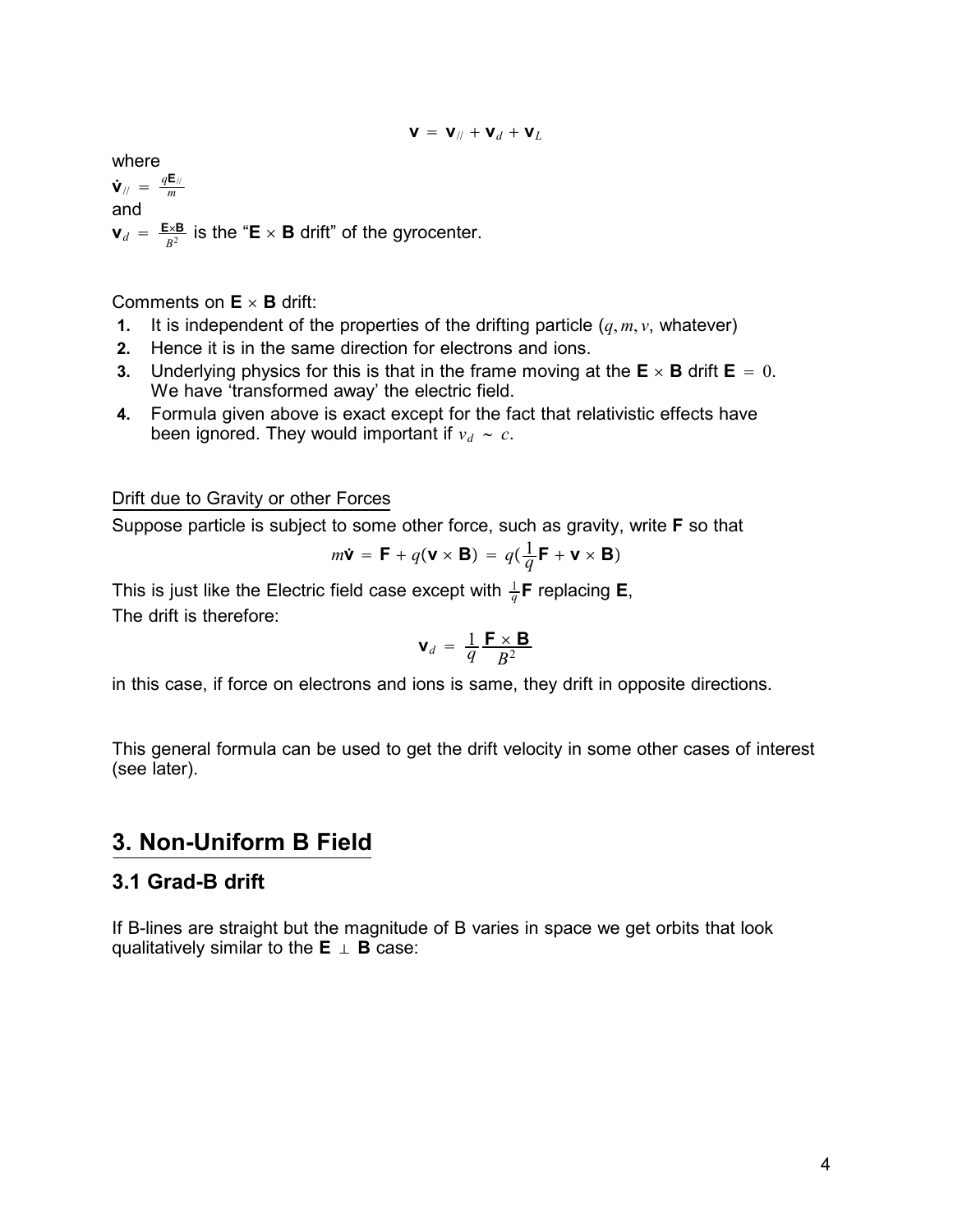

Curvature of orbit is greater where B is greater causing loop to be small on the side. Result is a drift perpendicular to both **B** and ∇*B*. Notice, though, that electrons and ions go in opposite directions (unlike  $E \times B$ ).

Algebra:

We try to find a decomposition of the velocity as before into  $\mathbf{v} = \mathbf{v}_d + \mathbf{v}_L$ , where  $\mathbf{v}_d$  is constant.

We shall find that this can be done only approximately. Also we must have a simple expression for B. This we get by assuming that the Larmor radius is much smaller that the scale length of B variation. i.e.  $r_L \ll B/\nabla B$  in which case we can express the field approximately as the first two terms in a Taylor expansion:

$$
\mathbf{B} \simeq \mathbf{B}_0 + (\mathbf{r} \cdot \nabla) \mathbf{B}
$$

Then substituting the decomposed velocity we get:

$$
m\frac{d\mathbf{v}}{dt} = m\dot{\mathbf{v}}_L = q(\mathbf{v} \times \mathbf{B}) = q[\mathbf{v}_L \times \mathbf{B}_0 + \mathbf{v}_d \times \mathbf{B}_0 + (\mathbf{v}_L + \mathbf{v}_d) \times (\mathbf{r} \cdot \nabla)\mathbf{B}]
$$

or

$$
0 = \mathbf{v}_d \times \mathbf{B}_0 + \mathbf{v}_L \times (\mathbf{r} \cdot \nabla)\mathbf{B} + \mathbf{v}_d \times (\mathbf{r} \cdot \nabla)\mathbf{B}
$$

Now we shall find that  $v_d/v_L$  is also small, like  $r$ |∇*B*|/*B*. Therefore the last term here is second order but the first two are first order. So we drop the last term.

Now the awkward part is that  $v_L$  and  $r_L$  are periodic. Substitute for  $\mathbf{r} = \mathbf{r}_0 + \mathbf{r}_L$  so

$$
0 = \mathbf{v}_d \times \mathbf{B}_0 + \mathbf{v}_L \times (\mathbf{r}_L \cdot \nabla)\mathbf{B} + \mathbf{v}_d \times (\mathbf{r}_0 \cdot \nabla)\mathbf{B}
$$

We now average over a cyclotron period. The last term is  $\propto$  exp(*-iΩt*) so it averages to zero:

$$
0 = \mathbf{V}_d \times \mathbf{B}_0 + < \mathbf{V}_L \times (\mathbf{r}_L \cdot \nabla) \mathbf{B} >
$$

To perform the average use

$$
\mathbf{r}_L = (x_L, y_L) = \frac{v_\perp}{\Omega} (\sin \Omega t, \frac{q}{|q|} \cos \Omega t)
$$

$$
\mathbf{V}_L = (\dot{x}_L, \dot{y}_L) = v_\perp (\cos \Omega t, -\frac{q}{|q|} \sin \Omega t)
$$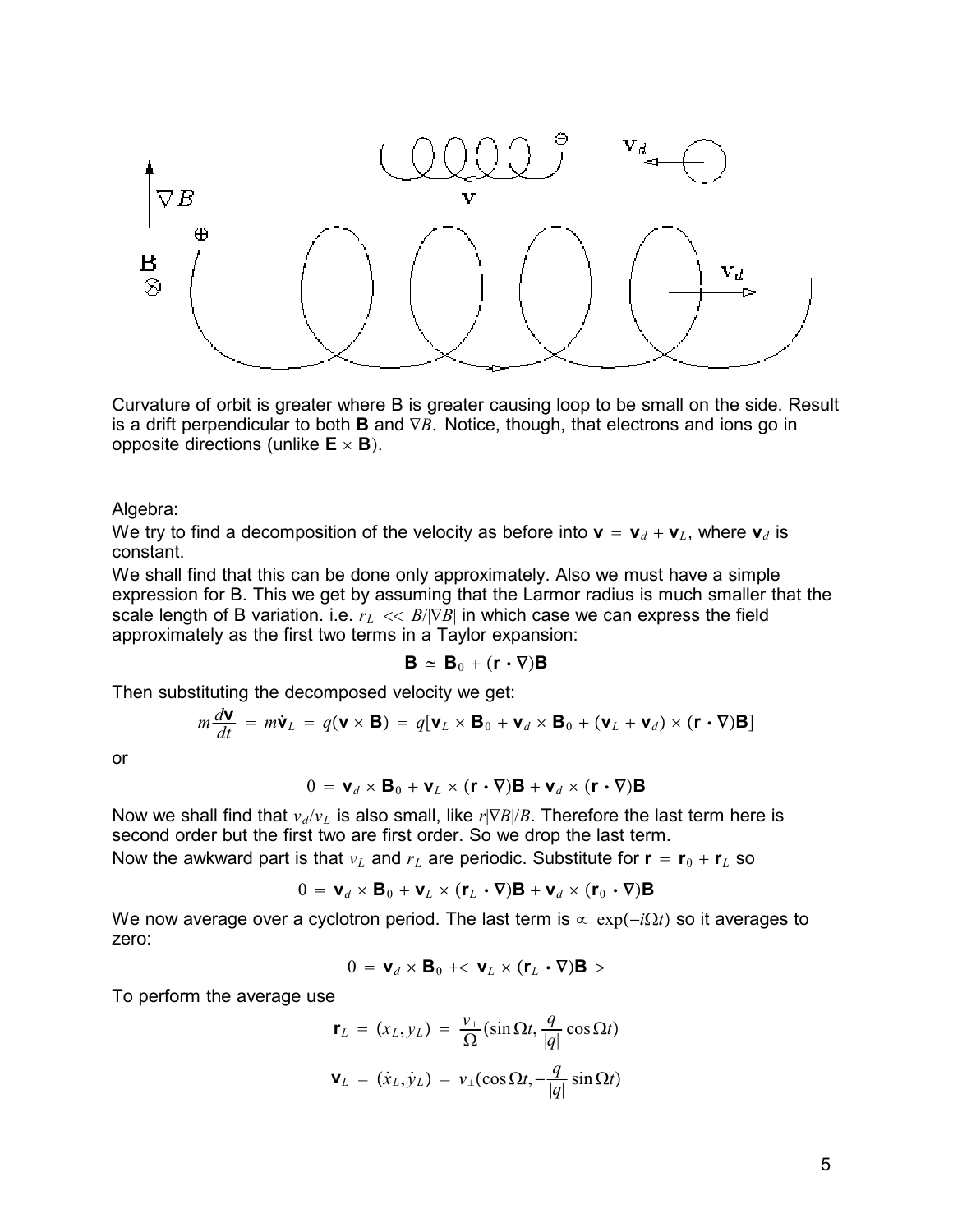So

$$
[\mathbf{v}_L \times (\mathbf{r}_L \cdot \nabla)\mathbf{B}]_x = v_{yy} \frac{d}{dy} B
$$

$$
[\mathbf{v}_L \times (\mathbf{r}_L \cdot \nabla)\mathbf{B}]_y = -v_{xy} \frac{d}{dy} B
$$

(Taking ∇*B* to be in the y-direction) Then

$$
\langle v_y y \rangle = -\langle \cos \Omega t \sin \Omega t \rangle \frac{v_{\perp}^2}{\Omega} = 0
$$
  

$$
\langle v_x y \rangle = \frac{q}{|q|} \langle \cos \Omega t \cos \Omega t \rangle \frac{v_{\perp}^2}{\Omega} = \frac{1}{2} \frac{v_{\perp}^2}{\Omega} \frac{q}{|q|}
$$

so

$$
\langle \mathbf{v}_L \times (\mathbf{r}_L \cdot \nabla) \mathbf{B} \rangle = -\frac{1}{2} \frac{q}{|q|} \frac{v_\perp^2}{\Omega} \nabla B
$$

Substitute in:  $0 = \mathbf{v}_d \times \mathbf{B}_0 - \frac{1}{2}$ *q* |*q*|  $\frac{v_\perp^2}{\Omega} \nabla B$  and solve as before to get:

$$
\mathbf{V}_d = \frac{-\frac{1}{2} \frac{q}{|q|} \frac{v_1^2}{\Omega} \nabla B \times \mathbf{B}}{B^2} = \frac{q}{|q|} \frac{v_1^2}{2\Omega} \frac{\mathbf{B} \times \nabla B}{B^2}
$$

or equivalently

$$
\mathbf{V}_d = \frac{1}{q} \frac{m v_{\perp}^2}{2B} \frac{\mathbf{B} \times \nabla B}{B^2}
$$

This is called the 'Grad-B drift'.

## **3.2 Curvature Drift**

When the B-field lines are curved and the particle has a velocity  $v_{\text{N}}$  along the field, another drift occurs.



**Center of Curvature** 

Take |B| constant, radius of curvature R*<sup>e</sup>*

To 1st order the particle just spirals along the field.

In the frame of the guiding center, a force appears because the frame is rotating about the center of curvature.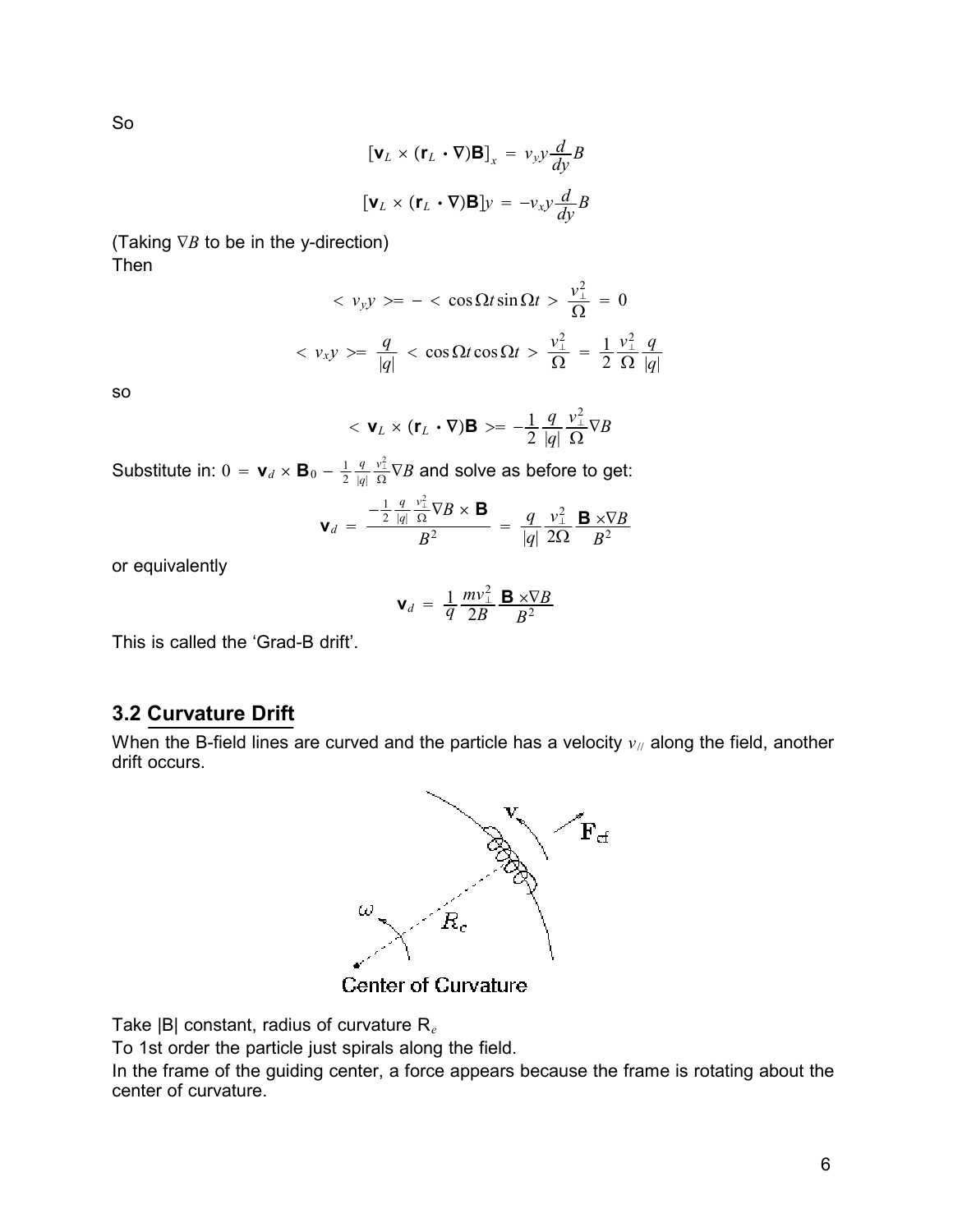This centrifugal force is  $F_{cf}$ 

$$
F_{cf} = m \frac{v_{\text{N}}^2}{R_c}
$$

pointing outward as a vector

$$
\mathbf{F}_{cf} = m v_{//}^2 \frac{\mathbf{R}_c}{R_c^2}
$$

[There is also a coriolis force  $2m(\omega \times v)$  but this averages to zero over a gyroperiod] Use the previous formula for a force

$$
\mathbf{V}_d = \frac{1}{q} \frac{\mathbf{F}_{cf} \times \mathbf{B}}{B^2} = \frac{m v_{//}^2}{q B^2} \frac{\mathbf{R}_c \times \mathbf{B}}{R_c^2}
$$

This is the "Curvature Drift".

It is often convenient to have this expressed in terms of the field gradients. So we relate **R***<sup>c</sup>* to ∇*B* etc. as follows:



(Caveats denote unit vectors) From the diagram  $d\mathbf{b} = \hat{b}_2 - \hat{b}_1 = -\hat{R}_c\alpha$ and  $dl = \alpha R_c$ So  $\frac{d\mathbf{b}}{dl} = -\frac{\hat{R}_c}{R_c} = -\frac{\mathbf{R}_c}{R_c^2}$ But (by definition)  $\frac{db}{dl} = (\hat{b} \cdot \nabla) \hat{b}$ So the curvature drift can be written 2 2

$$
\mathbf{V}_d = \frac{mv_{\mathcal{U}}^2}{q} \frac{\mathbf{R}_c}{R_c^2} \times \frac{\mathbf{B}}{B^2} = \frac{mv_{\mathcal{U}}^2}{q} \frac{\mathbf{B} \times (\hat{b} \cdot \nabla)\hat{b}}{B^2}
$$

### **3.3 Vacuum Fields: Relation between** ∇*B* **&** *Rc* **drifts**

The curvature and ∇*B* are related because of Maxwell's equations, their relation depends on the current density *j*. A particular case of interest is  $j = 0$ : vacuum fields.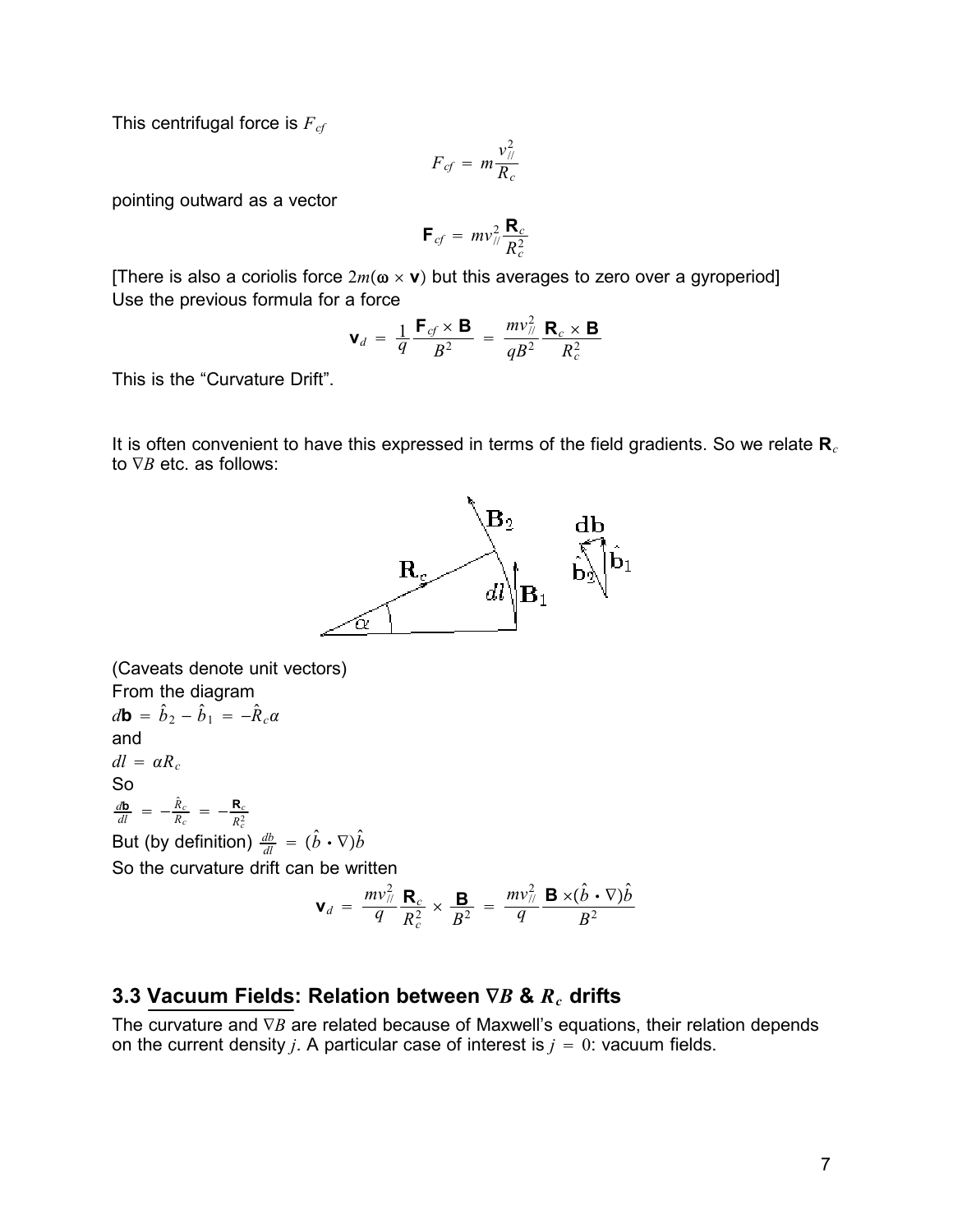$$
\overline{r(=R_c)} \overset{\mathbf{B}}{\longrightarrow} \begin{matrix} \hat{\mathbf{e}}_{\theta} \\ \hat{\mathbf{e}}_{\theta} \\ \hline \end{matrix}
$$

 $\nabla \times \mathbf{B} = 0$  (static case) Consider the z-component  $0 = (\nabla \times \mathbf{B})_z = \frac{1}{r} \frac{\partial}{\partial r} (r B_\theta)$   $(B_r = 0 \text{ by choice})$  $=\frac{\partial B_{\theta}}{\partial r} + \frac{B_{\theta}}{r}$ or, in other words,  $(\nabla B)_r = -\frac{B}{R_c}$ [Note also  $0 = (\nabla \times \mathbf{B})_{\theta} = \frac{\partial}{\partial z} B_{\theta} : (\nabla B)_{z} = 0$ ] and hence  $(\nabla B)_{perp} = -B$ **R**<sub>c</sub>/*R*<sup>2</sup><sub>c</sub>

Thus the grad B drift can be written:

$$
\mathbf{V}_{\nabla B} = \frac{mv_{\perp}^2}{2q} \frac{\mathbf{B} \times \nabla B}{B^3} = \frac{mv_{\perp}^2}{2q} \frac{\mathbf{R}_c \times \mathbf{B}}{R_c^2 B^2}
$$

and the total drift across a vacuum field becomes

$$
\mathbf{V}_R + \mathbf{V}_{\nabla B} = \frac{1}{q} (mv_{\n\pi}^2 + \frac{1}{2}mv_{\n\pi}^2) \frac{\mathbf{R}_c \times \mathbf{B}}{R_c^2 B^2}
$$

Notice the following:

- **1.**  $R_c$  &  $\nabla B$  drifts are the same direction.
- **2.** They are in opposite directions for opposite charges.
- **3.** They are proportional to particle energies.
- **4.** Curvature ↔ Parallel energy ( $\times$ 2),  $\nabla B$  ↔ Perpendicular energy
- **5.** As a result one can very quickly calculate the average drift over a thermal distribution of particles because  $<\frac{1}{2}mv_{\mathbb{Z}}^2>=T/2,<\frac{1}{2}mv_{\mathbb{Z}}^2>=T$  ( 2 degrees of freedom)

**Therefore** 

$$
<\mathbf{v}_R + \mathbf{v}_{\nabla B} > = \frac{2T}{q} \frac{\mathbf{R}_c \times \mathbf{B}}{R_c^2 B^2} \left( = \frac{2T}{q} \frac{\mathbf{B} \times (\hat{b} \cdot \nabla) \hat{b}}{B^2} \right)
$$

## **4. The Effects of Parallel Field Gradients Mirror Effect:** *E* **0**, ∇*B* // *B*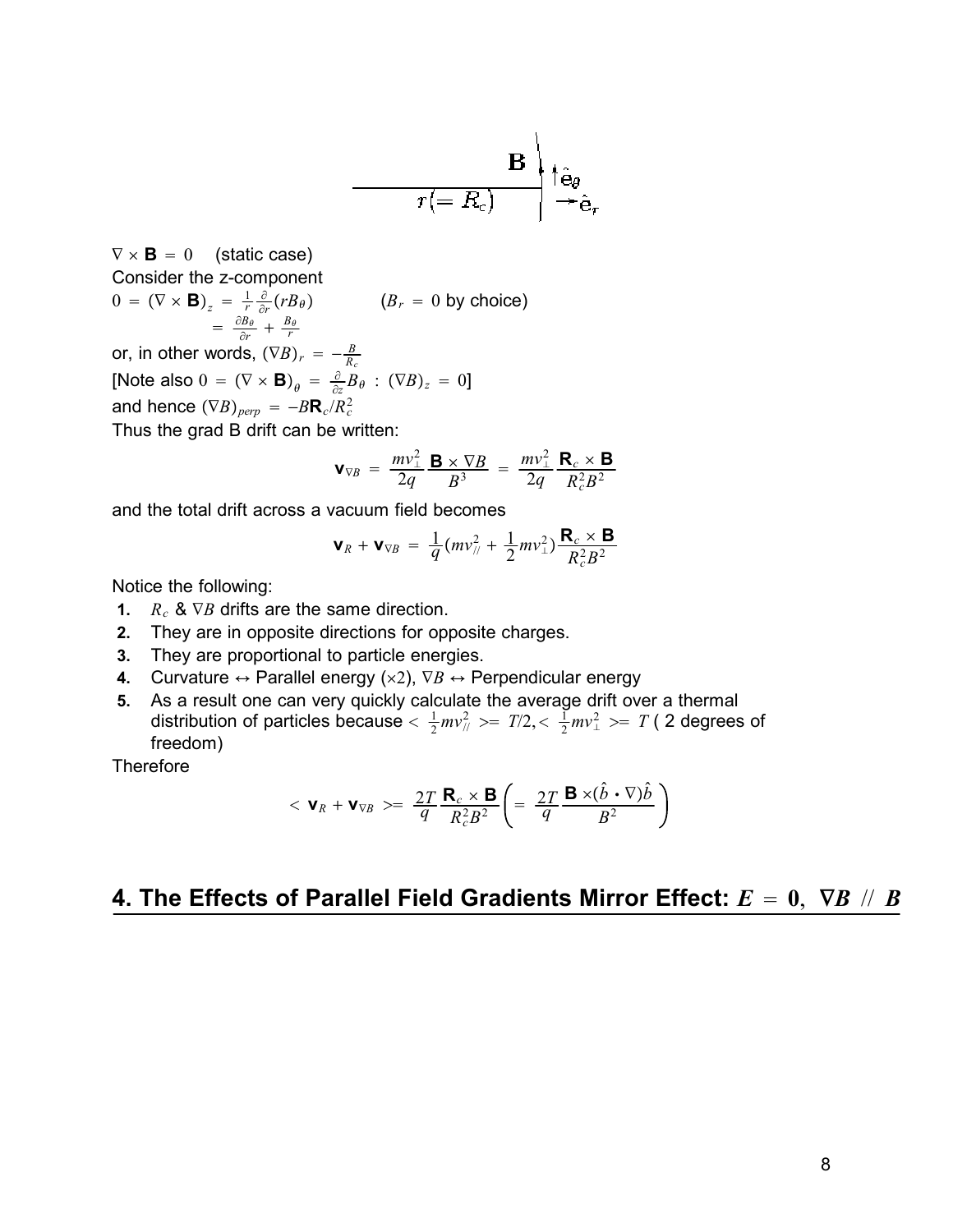

In the above situation there is a net force along B. Force is

$$
\langle F_{\parallel} \rangle - |q \mathbf{v} \times \mathbf{B}| \sin \alpha = -|q| v_{\perp} B \sin \alpha
$$

$$
\sin \alpha = -B_r/B
$$
  
Calculate B<sub>r</sub> as function of B<sub>z</sub> from  $\nabla \cdot \mathbf{B} = \mathbf{0}$  ( $B_\theta = 0$ )

$$
\nabla \cdot \mathbf{B} = \frac{1}{r} \frac{\partial}{\partial r} (r B_r) + \frac{\partial}{\partial z} B_z = 0
$$

**Hence** 

$$
rB_r = -\int r \frac{\partial B_z}{\partial z} dr
$$

Suppose  $r<sub>L</sub>$  is small enough that  $\frac{\partial B_z}{\partial z} \simeq const.$ 

$$
[rB_r]_0^{r_L} = -\int_0^{r_L} r dr \frac{\partial B_z}{\partial z} = -\frac{1}{2} r_L^2 \frac{\partial B_z}{\partial z}
$$

So

$$
B_r(r_L) = -\frac{1}{2}r_L \frac{\partial B_z}{\partial z}
$$
  

$$
\sin \alpha = -\frac{B_r}{B} = \frac{r_L}{2} \frac{1}{B} \frac{\partial B_z}{\partial z}
$$

Hence

$$
\langle F_{\parallel} \rangle = -|q| \frac{v_{\perp}r_L}{2} \frac{\partial B_z}{\partial z} = -\frac{\frac{1}{2}mv_{\perp}^2}{B} \frac{\partial B_z}{\partial z}
$$

As particle enters increasing field region it experiences a net parallel retarding force. Define Magnetic Moment

$$
\mu = \frac{\frac{1}{2}mv_{\perp}^2}{B}
$$

Note this is consistent loop current definition:

$$
\mu = AI = \pi r^2 \cdot \frac{|q|v_{\perp}}{2\pi r_L} = \frac{|q|r_L v_{\perp}}{2}
$$

force is

$$
F_{\parallel} = -\mu \frac{\partial B_z}{\partial z}
$$

This is force on a 'magnetic dipole' of moment  $\mu$ 

$$
F_{\mathcal{W}} = \mathbf{\mu} \cdot \nabla_{\mathcal{W}} \mathbf{B}
$$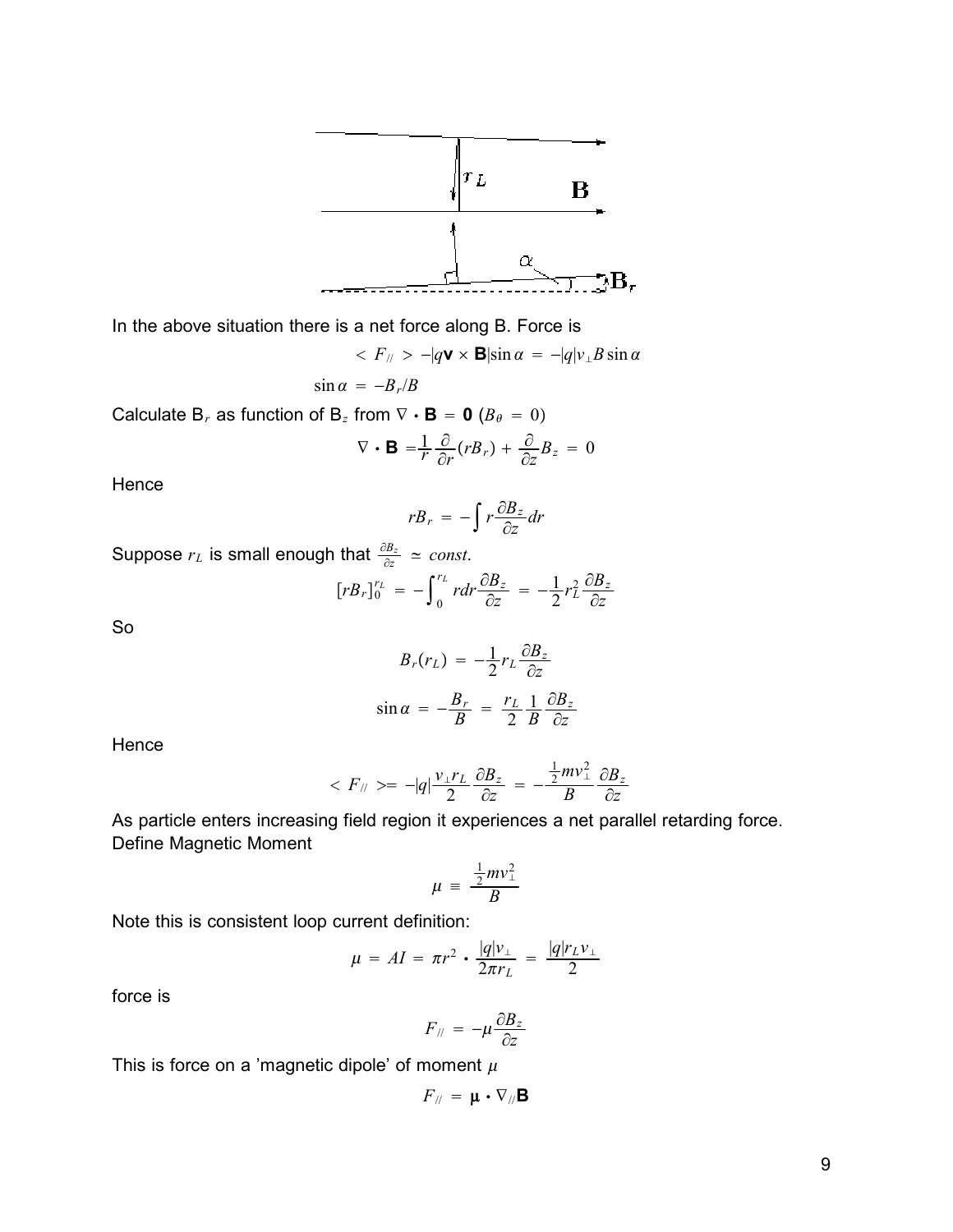Our  $\mu$  always points along **B** but in opposite direction

#### Force on an Elementary Magnetic Moment Circuit

Consider a plane rectangular circuit carrying current I having elementary area *dxdy dA*. Regard this as a vector pointing in  $\hat{z}$  direction **dA.** 

The force on this circuit in a field **Br**- is **F** such that

$$
F_x = Idy[B_z(x + dx) - B_z(x)] = Idydx \frac{\partial B_z}{\partial x}
$$
  
\n
$$
F_y = -Idx[B_z(y + dy) - B_z(y)] = Idydx \frac{\partial B_z}{\partial y}
$$
  
\n
$$
F_z = -Idx[B_y(y + dy) - B_y(y)] - Idy[B_x(x + dx) - B_x(x)]
$$
  
\n
$$
= -Idxdy[\frac{\partial B_x}{\partial x} + \frac{\partial B_y}{\partial y}] = Idydx \frac{\partial B_z}{\partial z}
$$

 $(\text{using } \nabla \cdot \mathbf{B} = \mathbf{0})$ 

Hence, summarizing:  $\mathbf{F} = \frac{Idv}{dx} \nabla B_z$ Now define  $\mu = IdA = Idv dx \hat{z}$ 

and take it constant. Then clearly the force can be written

$$
\bm{F} \ = \ \nabla (\bm{B} \bm{\cdot} \bm{u}) \ = \ (\nabla \mathit{B}) \bm{\cdot} \bm{\mu}
$$

 $\mu$  is the (vector) magnetic moment of the circuit.

The shape of the circuit does not matter since any circuit can be consider to be composed of the sum of many rectangular circuits. So in general

$$
\mu = \text{Id}A
$$

and the force is

$$
\bm{F}\,=\,\nabla(\bm{B}\,\bm{\cdot}\,\bm{\mu})
$$

 $(\mu \text{ constant})$ 

We shall show in a moment that  $|\mu|$  is constant for a circulating particle, regarded as an elementary circuit. Also,  $\mu$  for a particle always points in the -**B** direction. [Note that this means that the effect of particles on the field is to decrease it.] Hence the force may be written

$$
\mathbf{F} = -\mu \nabla B
$$

This gives us both:

- Magnetic Mirror Force:  $F_{\text{N}} = -\mu \nabla_{\text{N}} B$
- Grad B Drift:  $v_{\nabla B} = \frac{1}{q} \frac{\mathbf{E} \times \mathbf{B}}{B^2} = \frac{\mu}{q} \frac{\mathbf{B} \times \nabla B}{B^2}$ *B*2

 $\mu$  is a constant of the motion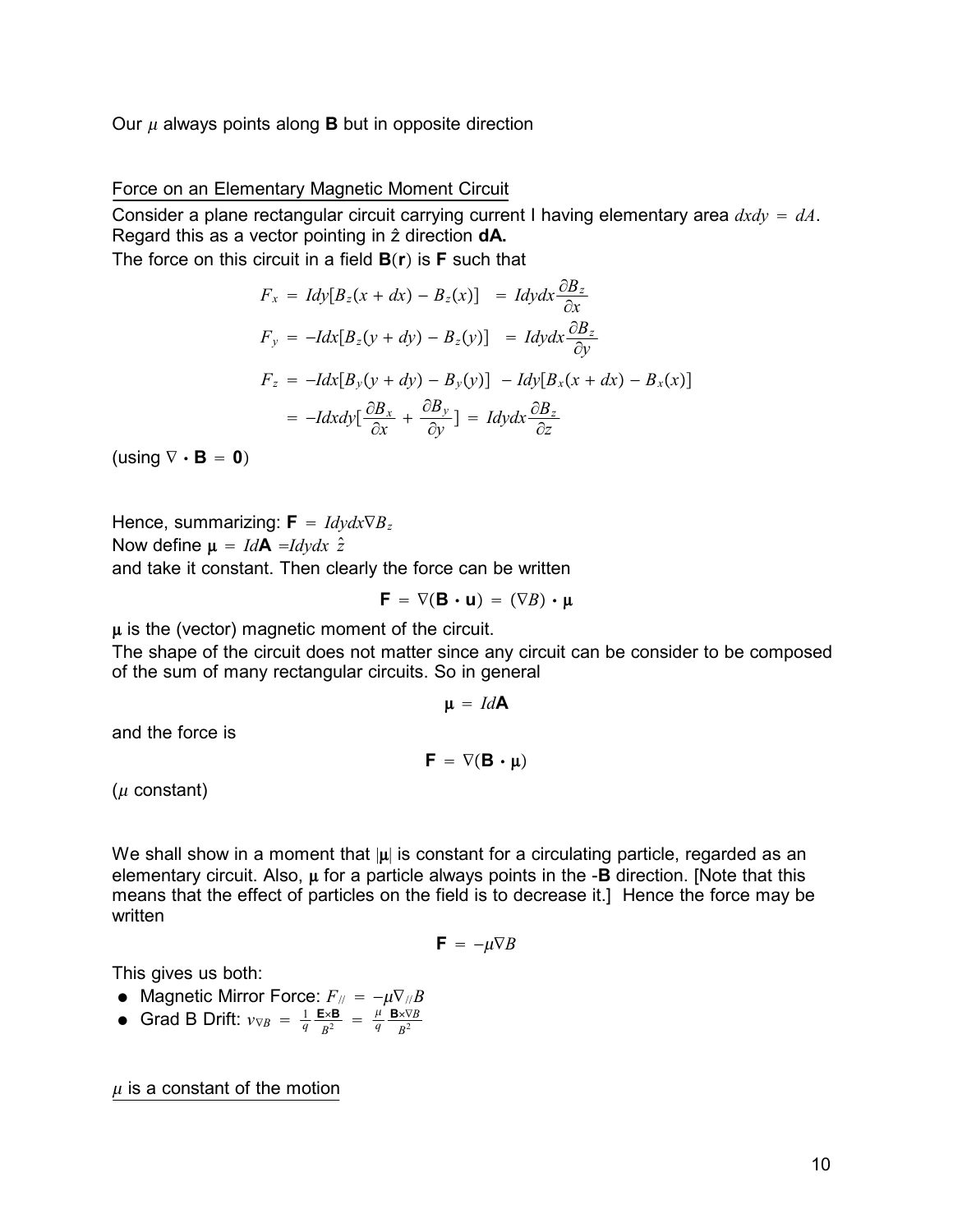"Adiabatic Invariant" Proof from  $F_{\text{II}}$ Parallel equation of motion

$$
m\frac{dv_{\parallel}}{dt}=F_{\parallel}=-\mu\frac{dB}{dz}
$$

So

$$
mv_{\parallel} \frac{dv_{\parallel}}{dt} = \frac{d}{dt} (\frac{1}{2}mv_{\parallel}^2) = -\mu v_z \frac{dB}{dz} = -\mu \frac{dB}{dt}
$$

or

$$
\frac{d}{dt}(\frac{1}{2}mv_{\text{N}}^2)+\mu\frac{dB}{dt}=0
$$

Conservation of Total KE

$$
\frac{d}{dt}(\frac{1}{2}mv_{\frac{1}{2}} + \frac{1}{2}mv_{\frac{1}{2}}) = 0
$$

$$
\frac{d}{dt}(\frac{1}{2}mv_{\frac{1}{2}} + \mu B) = 0
$$

Combine

$$
\frac{d}{dt}(\mu B) - \mu \frac{dB}{dt} = 0
$$

$$
\frac{du}{dt} = 0
$$

As required.

#### Angular Momentum

of particle about the guiding center is

$$
r_L m v_{\perp} = \frac{m v_{\perp}}{|q|B} m v_{\perp} = \frac{2m}{|q|} \frac{1/2m v_{\perp}^2}{B} = \frac{2m}{|q|} \mu
$$

Conservation of magnetic moment is basically conservation of angular momentum about the guiding center.

#### Proof direct from Angular Momentum

Angular momentum about the guiding center is conserved because  $\theta$  is (locally) ignorable. However it is canonical angular momentum that is conserved.

$$
p = [\mathbf{r} \times (m\mathbf{v} + q\mathbf{A})]_z
$$

Here **A** is the vector potential such that  $\mathbf{B} = \nabla \times \mathbf{A}$ The definition of the vector potential means that

$$
B_z = \frac{1}{r} \frac{\partial}{\partial r} (r A_\theta)
$$

Integrate over  $r = 0$  to  $r<sub>L</sub>$  $rLA_{\theta}(r_L) = \int_0^r$  $\int_0^{r_L} r B_z dr = \frac{r_L^2}{2} B_z = \frac{1}{2} (\frac{m v_{\perp}}{|q|B})^2 B_z = \frac{\mu m}{|q|^2}$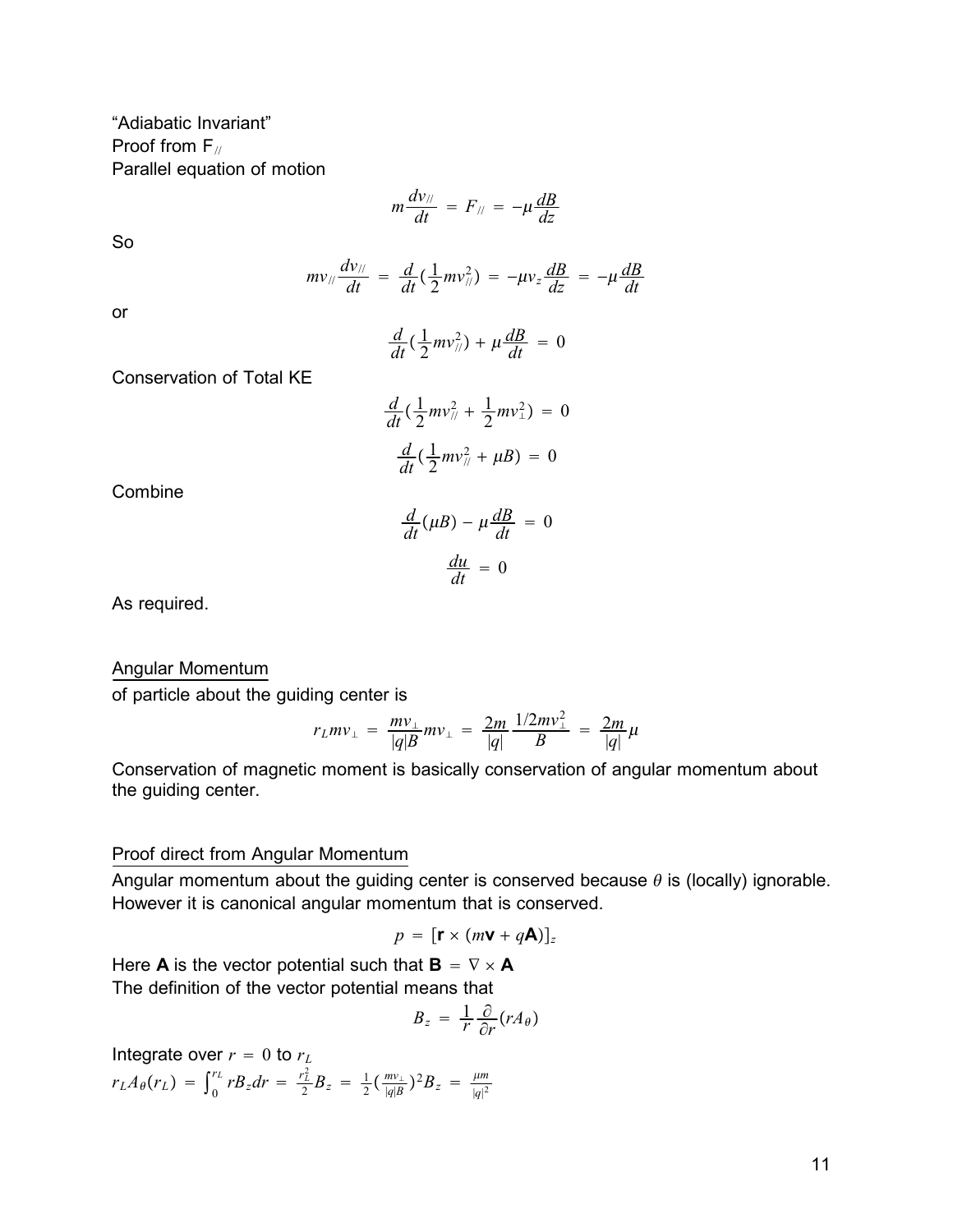Then

$$
p = -\frac{q}{|q|}r_L m v_{\perp} + q \frac{\mu m}{|q|^2}
$$
  
=  $-\frac{q}{|q|} \frac{m v_{\perp}}{|q| B} m v_{\perp} + \frac{m}{q} \mu$   
=  $\frac{m}{q} (-2\mu + \mu) = -\frac{m}{q} \mu$ 

Thus if p is constant, i.e. canonical momentum conserved, then  $\mu = const$ . Conservation of  $\mu$  is basically conservation of angular momentum of particle about G.C.

#### Mirror Trapping



 $F_{\text{II}}$  may be enough to reflect particle back. But may not!

Let's calculate whether it will:

Suppose reflection occurs.

At reflection point  $v_{\text{lin}} = 0$ 

Energy Conservation  $\frac{1}{2}m(v_{\perp 0}^2 + v_{\frac{\pi}{2}}^2) = \frac{1}{2}mv_{\perp r}$  $\mu$  conservation  $1/2mv_{\perp 0}^2/B_0 = 1/2mv_{\perp r}^2/B_r$ Hence  $v_{\perp 0}^2 + v_{\frac{7}{6}}^2 = B_r / B_0 v_{\perp 0}$ 

$$
\frac{B_0}{B_r} = \frac{v_{\perp 0}^2}{v_{\perp 0}^2 + v_{\parallel 0}^2}
$$

Pitch Angle  $\theta$ 

$$
\tan \theta = \frac{v_{\perp}}{v_{\parallel}}
$$

$$
\frac{B_0}{B_r} = \frac{v_{\perp 0}^2}{v_{\perp 0}^2 + v_{\parallel 0}^2} = \sin^2 \theta
$$

So given a pitch angle  $\theta_0$  reflection takes place where  $B_0/B_r = \sin^2\theta_0$ If  $\theta_0$  is too small no reflection can occur.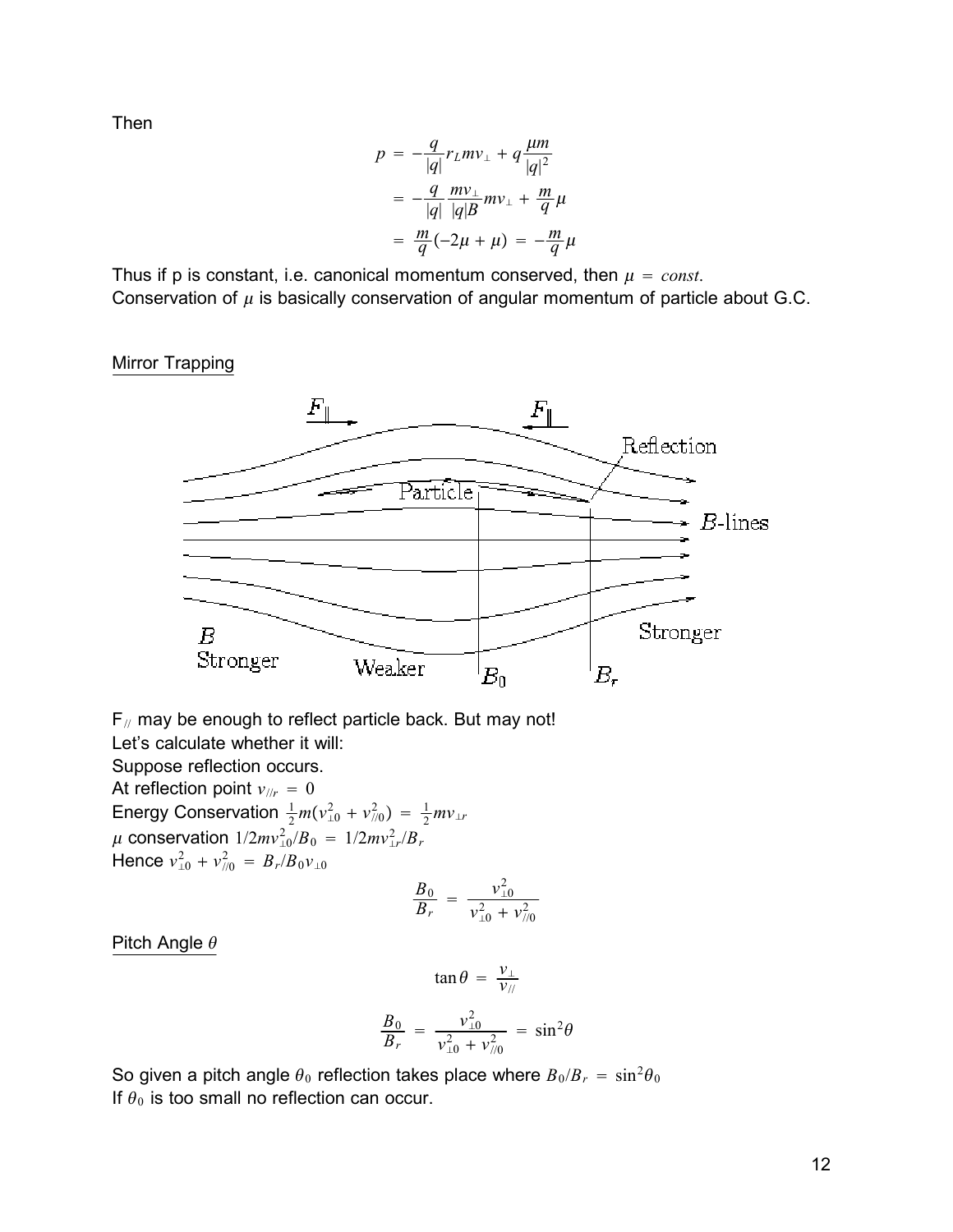Critical ang  $\theta_c$  is obviously

$$
\theta_c = \sin^{-1}(B_0/B_1)^{1/2}
$$

Loss Cone is all  $\theta \ll \theta_c$ 



Important of Mirror Ratio:  $R_m = B_1/B_0$ .

### Other Features of Mirror motions

Flux enclosed by gyro orbit is constant.

$$
\Phi = \pi r_L^2 B = \pi \frac{m^2 v_\perp^2}{q^2 B^2} B
$$

$$
= \frac{2\pi m}{q^2} \frac{\frac{1}{2} m v_\perp^2}{B}
$$

$$
= \frac{2\pi m}{q^2} \mu = const.
$$



Note that if B changes 'suddenly'.  $\mu$  might not be conserved. Basic requirement

$$
r_L \, << \, B/|\nabla B|
$$

Slow variation of B (relative to  $r<sub>L</sub>$ ).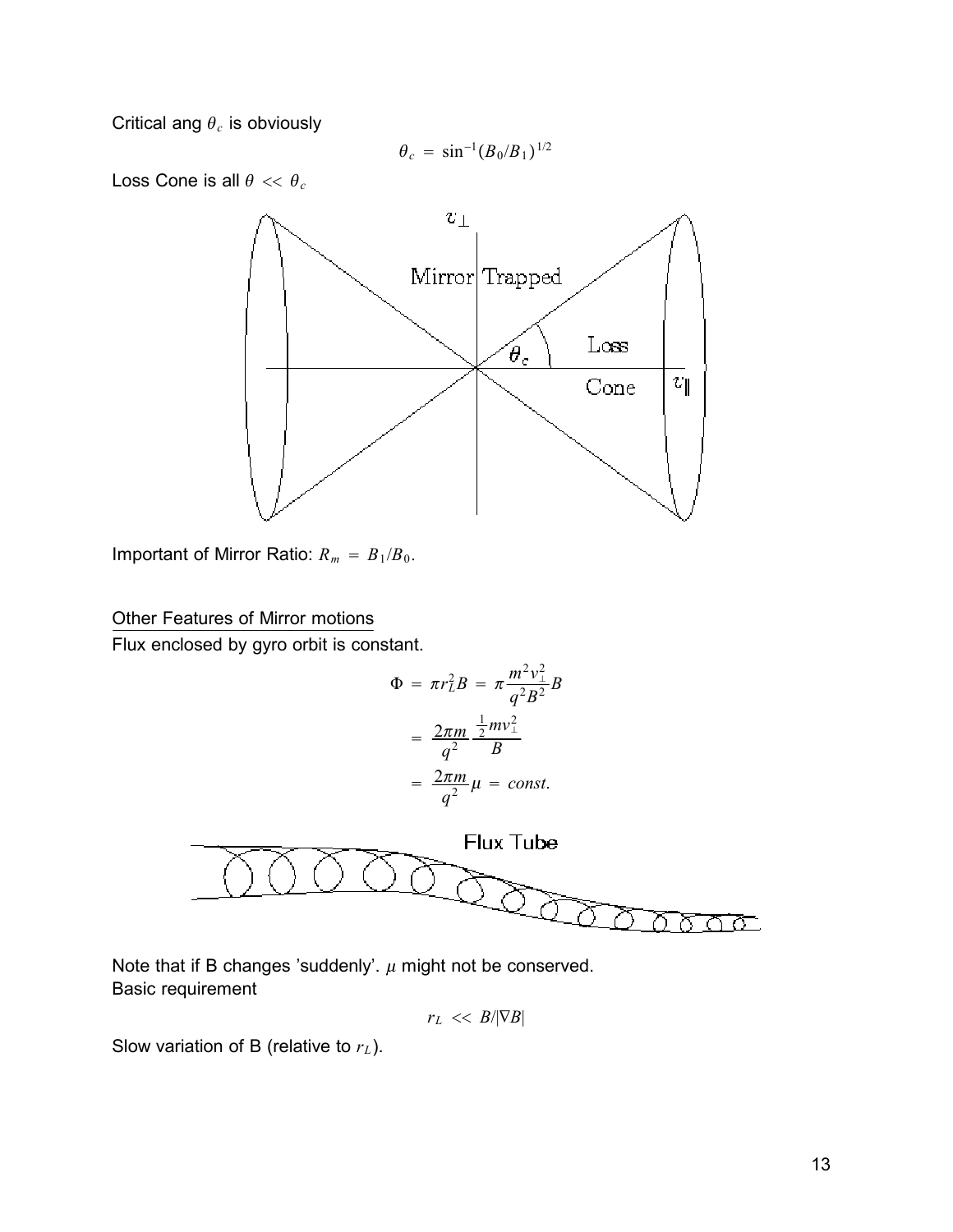# **5. Time Varying B Field (E inductive)**



Particle can gain energy from the inductive E field  $\nabla \times \mathbf{E} = -\frac{\partial B}{\partial t}$ or

$$
\oint \mathbf{E} \cdot d\mathbf{l} = -\int_{s} \dot{\mathbf{B}} \cdot d\mathbf{S} = -\frac{d\Phi}{dt}
$$

Hence work done on particle in 1 revolution is

$$
\delta w = -\oint |q| \mathbf{E} \cdot d\mathbf{l} = |q| \int_{s} \dot{\mathbf{B}} \cdot d\mathbf{S} = |q| \frac{d\Phi}{dt} = |q| \dot{B} \pi r_{L}^{2}
$$

(*dl* and  $v_{\perp}q$  are in opposite directions)

$$
\delta(\frac{1}{2}mv_{\perp}^2) = |q|\dot{B}\pi r_L^2 = \frac{2\pi\dot{B}m}{|q|B}\frac{\frac{1}{2}mv_{\perp}^2}{B}
$$

$$
= \frac{2\pi\dot{B}}{|\Omega|}\mu
$$

Hence

$$
\frac{d}{dt}(\frac{1}{2}mv_{\perp}^2) = \frac{|\Omega|}{2\pi}\delta(\frac{1}{2}mv_{\perp}^2) = \mu\frac{dB}{dt}
$$

$$
\frac{d}{dt}(\frac{1}{2}mv_{\perp}^2) = \frac{d}{dt}(\mu B)
$$

**Hence** 

$$
\frac{d\mu}{dt} = 0
$$

Notice that since  $\Phi = 2\pi m/q^2$   $\mu$ 

this is just another way of saying that the flux through the gyro obit is conserved. Notice also energy increase. Method of 'heating'. Adiabatic Compression.

# **6. Time Varying E-field (E, B uniform)**

Recall the  $E \times B$  drift:  $v_{E \times B} = E \times B/B^2$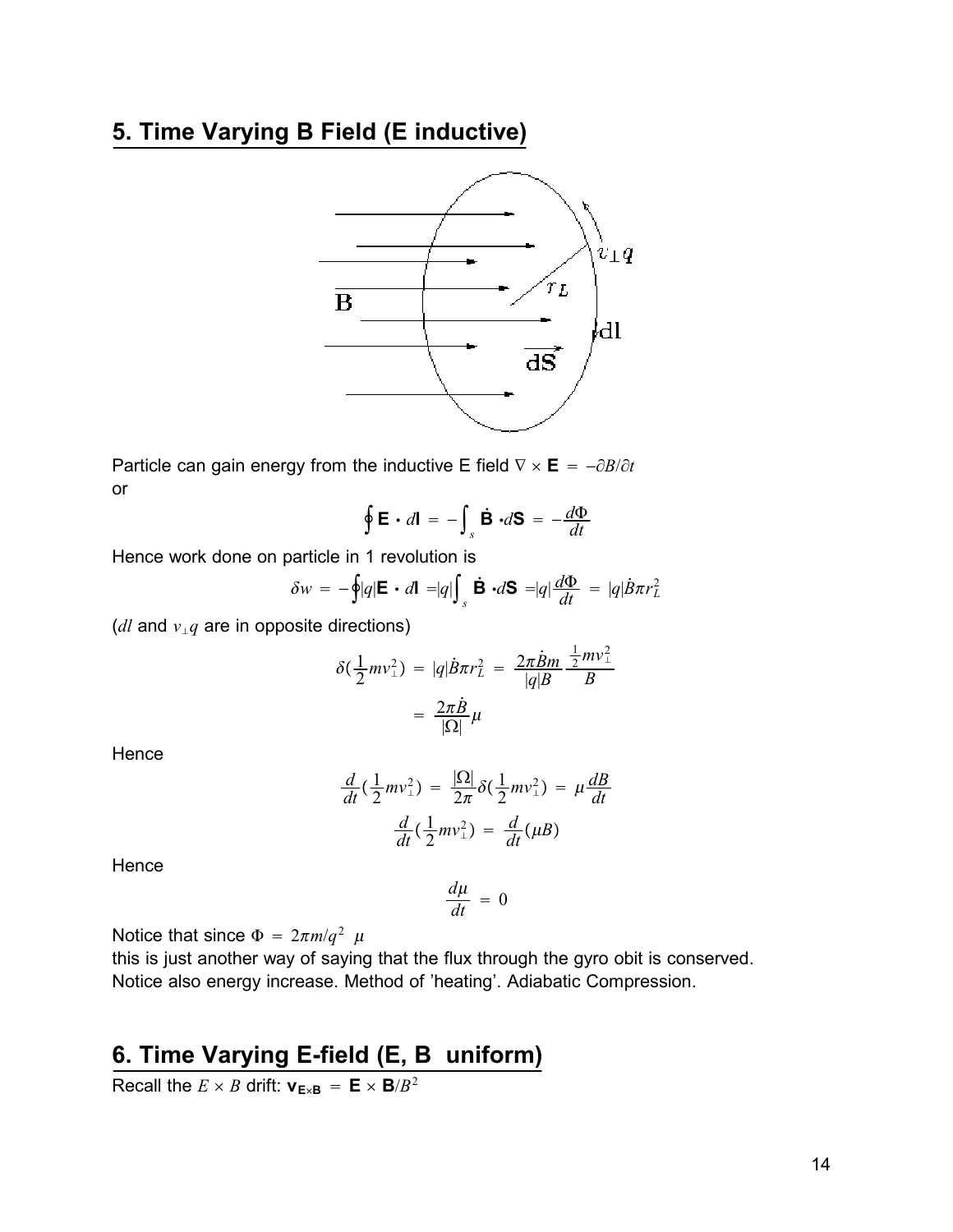When E various so dose  $v_{E\times B}$ . Thus the guiding center experiences an acceleration

$$
\dot{\mathbf{v}}_{\mathbf{E}\times\mathbf{B}} = \frac{d}{dt}(\mathbf{E} \times \mathbf{B}/B^2)
$$

In the frame of the guiding center which is accelerating, a force if felt.

$$
\mathbf{F}_a = -m \frac{d}{dt} (\frac{\mathbf{E} \times \mathbf{B}}{B^2})
$$

(Pushed back into seat! -ve.)

This force produces another drift

$$
\mathbf{v}_p = \frac{1}{q} \frac{\mathbf{F}_a \times \mathbf{B}}{B^2} = -\frac{m}{qB^2} \frac{d}{dt} (\frac{\mathbf{E} \times \mathbf{B}}{B^2}) \times \mathbf{B}
$$

$$
= -\frac{m}{qB} \frac{d}{dt} ((\mathbf{E} \cdot \mathbf{B})\mathbf{B} - B^2 \mathbf{E})
$$

$$
= \frac{m}{qB^2} \dot{\mathbf{E}}_{\perp}
$$

This is called the "polarization drift"

$$
\mathbf{v}_D = \mathbf{v}_{E \times B} + \mathbf{v}_p = \frac{\mathbf{E} \times \mathbf{B}}{B^2} + \frac{m}{qB^2} \dot{\mathbf{E}}_{\perp}
$$

$$
= \frac{\mathbf{E} \times \mathbf{B}}{B^2} + \frac{1}{\Omega B} \dot{\mathbf{E}}_{\perp}
$$



Start-up effect: When we "switch on" an electric field the average position (gyro center) of an initially stationary particle shifts over by  $\sim 1/2$  the orbit size. The polarization drift is this polarization effect on the medium.

Total shift due to  $v_p$  is

$$
\Delta \mathbf{r} = \int \mathbf{v}_p dt = \frac{m}{qB^2} \int \dot{\mathbf{E}}_{\perp} = \frac{m}{qB^2} [\Delta \mathbf{E}_{\perp}]
$$

Direct Derivation of  $\frac{dE}{dt}$  effect: "Polarization Drift" Consider an oscillatory field.  $E = Ee^{-i\omega t}$  $m \frac{d\mathbf{v}}{dt} = q(\mathbf{E} + \mathbf{v} \times \mathbf{B})$  $= q(\mathbf{E}e^{-i\omega t} + \mathbf{v} \times \mathbf{B})$ 

15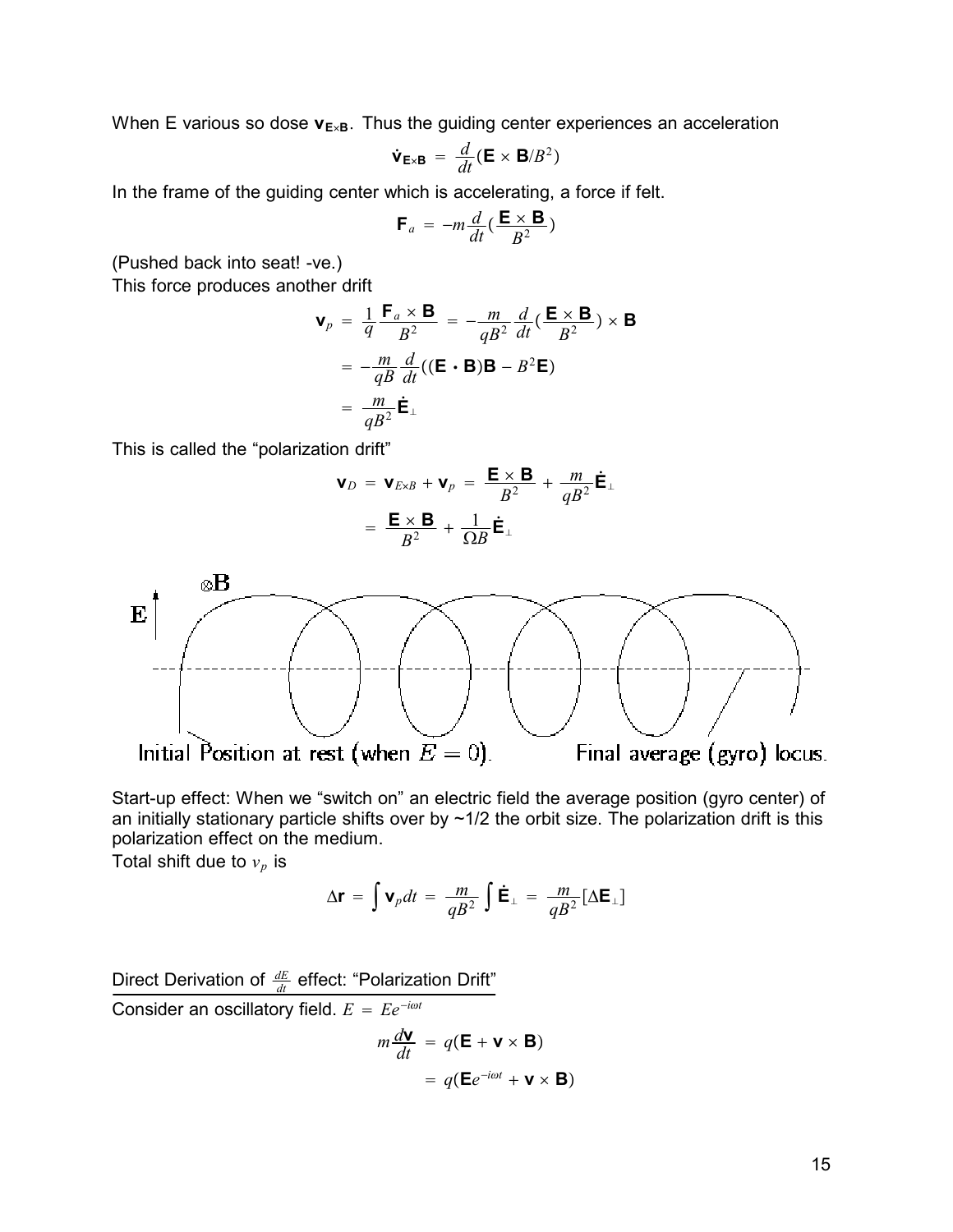Try for a solution in the form

$$
\mathbf{V} = \mathbf{V}_D e^{-i\omega t} + \mathbf{V}_L
$$

where, as usual,  $\mathbf{v}_L$  satisfies  $m\dot{\mathbf{v}}_L = q\mathbf{v}_L \times \mathbf{B}$ Then (1)

$$
m(-i\omega)\mathbf{v}_D = q(\mathbf{E} + \mathbf{v}_D \times \mathbf{B})
$$

solve for  $\mathbf{v}_D$  : Take  $\times$ **B** This equation: (2)

$$
- mi\omega(\mathbf{v}_D \times \mathbf{B}) = \mathbf{q}(\mathbf{E} \times \mathbf{B} + (\mathbf{B} \cdot \mathbf{v}_D)\mathbf{B} - B^2 \mathbf{v}_D)
$$

add  $m i \omega \times (1)$  to  $q \times (2)$  to eliminate  $\mathbf{v}_D \times \mathbf{B}$ 

$$
m^2\omega^2\mathbf{V}_D + q^2(\mathbf{E} \times \mathbf{B} - B^2\mathbf{V}_D) = mi\omega q\mathbf{E}
$$

or

$$
\mathbf{v}_D[1 - \frac{m^2 \omega^2}{q^2 B^2}] = -\frac{m i \omega}{q B^2} \mathbf{E} + \frac{\mathbf{E} \times \mathbf{B}}{B^2}
$$

i.e.

$$
\mathbf{v}_D[1-\frac{\omega^2}{\Omega^2}] = -\frac{i\omega q}{\Omega B|q|} \mathbf{E} + \frac{\mathbf{E} \times \mathbf{B}}{B^2}
$$

since  $-i\omega \leftrightarrow \partial/\partial t$  this is the same formula as we had before: the sum of polarization and  $E \times B$  drifts except for the  $[1 - \frac{\omega^2}{\Omega^2}]$  term. This term comes from the change in  $\mathbf{v}_D$  with time (accel). Thus our earlier expression was only approximate. A good approx if  $\omega \ll \Omega$ .

## **7. Non Uniform E (Finite Larmor Radius)**

$$
m\frac{d\mathbf{v}}{dt} = q(\mathbf{E}(\mathbf{r}) + \mathbf{v} \times \mathbf{B})
$$

Seek the usual solution  $\mathbf{v} = \mathbf{v}_D + \mathbf{v}_g$ Then average out over a gyro orbit

$$
\langle m \frac{d\mathbf{v}_D}{dt} \rangle = 0 \implies q(\mathbf{E}(\mathbf{r}) + \mathbf{v} \times \mathbf{B}) \rangle
$$

$$
= q[\langle \mathbf{E}(\mathbf{r}) \rangle + \mathbf{v}_D \times \mathbf{B}]
$$

Hence drift is obviously

$$
\mathbf{v}_D = \frac{<\mathbf{E}(\mathbf{r}) > \times \mathbf{B}}{B^2}
$$

So we just need to find the average E field experienced. Expand E as a Taylor series about the G.C.

$$
\mathbf{E}(\mathbf{r}) = \mathbf{E}_0 + (\mathbf{r} \cdot \nabla)\mathbf{E} + (\frac{x^2}{2!} \frac{\partial^2}{\partial x^2} + \frac{y^2}{2!} \frac{\partial^2}{\partial y^2})\mathbf{E} + \text{cross\_terms} + \dots
$$

(e.g. cross terms are *xy* <sup>∂</sup><sup>2</sup> ∂*x*∂*y* **E** Average over a gyro orbit:  $\mathbf{r} = r_L(\cos \theta, \sin \theta, 0)$